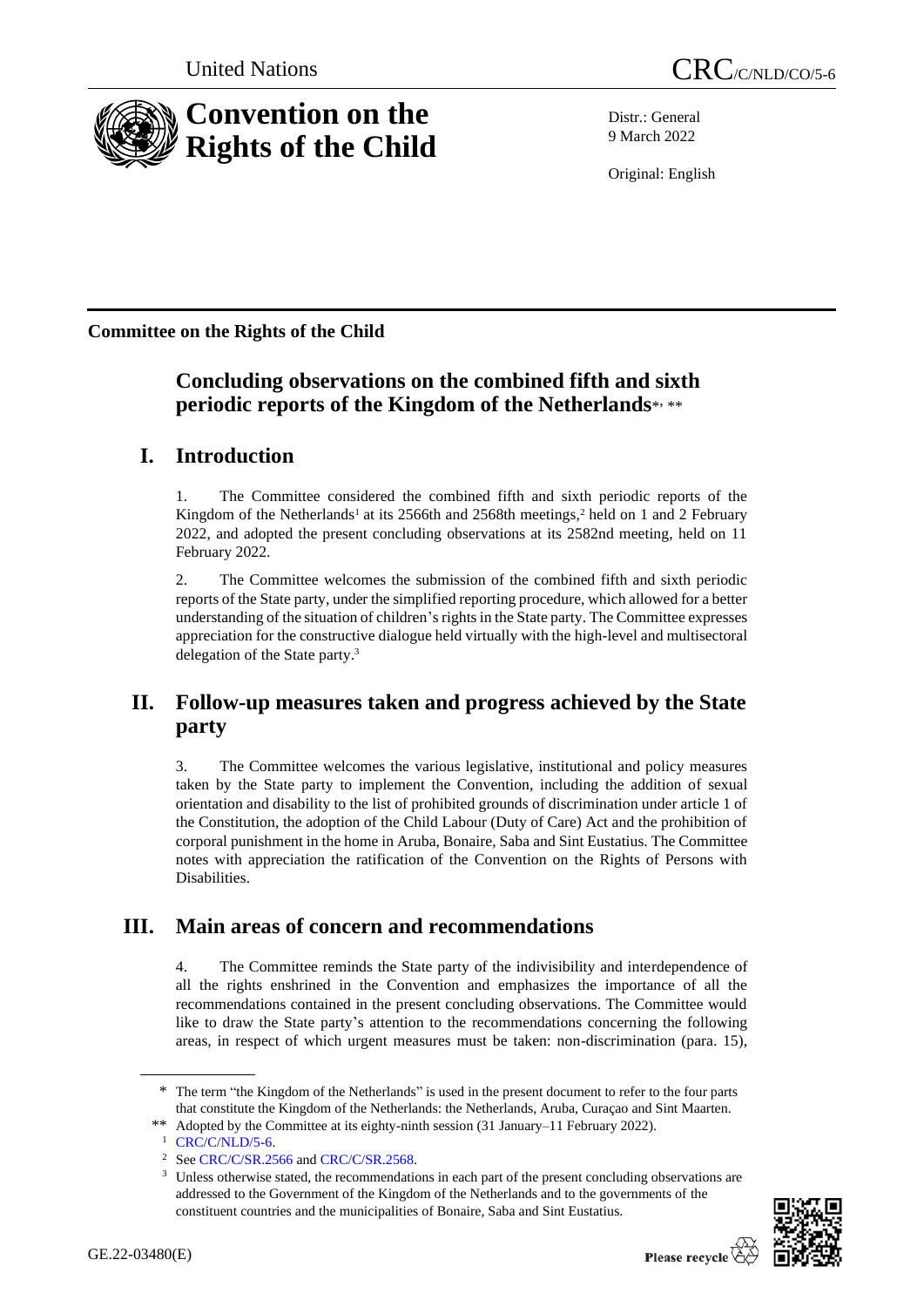violence against children (para. 22), children with disabilities (para. 27), the impact of climate change on the rights of the child (para. 32), asylum-seeking, refugee and migrant children (para. 37) and administration of child justice (para. 41).

5. **The Committee recommends that the State party ensure the realization of children's rights in accordance with the Convention, the Optional Protocol on the involvement of children in armed conflict and the Optional Protocol on the sale of children, child prostitution and child pornography, throughout the process of implementing the 2030 Agenda for Sustainable Development. It urges the State party to ensure the meaningful participation of children in the design and implementation of policies and programmes aimed at achieving all 17 Sustainable Development Goals as far as they concern children.**

# **A. General measures of implementation (arts. 4, 42 and 44 (6))**

**Reservations and declarations**

6. **The Committee reiterates its previous recommendations of 1999, 2004, 2009 and 2015**<sup>4</sup> **and urges the State party to consider withdrawing its reservations to articles 26, 37 (c) and 40 and its interpretative declarations to articles 14, 22 and 38 of the Convention.**

### **Legislation**

7. **The Committee recommends that the State party develop child-rights impact assessment procedures for national and subnational legislation and policies relevant to children.**

### **Coordination**

8. **Recalling its previous recommendations,**<sup>5</sup> **the Committee recommends that the State party:**

(a) **Provide the intercountry task force on children's rights with a clear mandate and sufficient authority to coordinate all activities related to the implementation of the Convention at the national and municipal levels and across sectors, and the implementation of the various action plans in the area of children's rights;**

(b) **Ensure that the task force is provided with the human, technical and financial resources necessary to support the effective and equal implementation of the Convention across the constituent countries, including through a common set of goals and mechanism for monitoring implementation, and that it includes the participation of children and civil society.**

### **Allocation of resources**

9. **With reference to its general comment No. 19 (2016) on public budgeting for the realization of children's rights, the Committee recommends that the State party incorporate a child rights-based approach into the State budgeting process and:**

Implement a tracking system for the allocation, use and monitoring of **resources for children throughout all constituent countries, with a view to eliminating disparities and ensuring equitability, and assess how investments in all sectors serve the best interests of children;**

<sup>4</sup> [CRC/C/15/Add.114,](http://undocs.org/en/CRC/C/15/Add.114) para. 7; [CRC/C/15/Add.227,](http://undocs.org/en/CRC/C/15/Add.227) para. 11; [CRC/C/NLD/CO/3,](http://undocs.org/en/CRC/C/NLD/CO/3) para. 11; and [CRC/C/NLD/CO/4,](http://undocs.org/en/CRC/C/NLD/CO/4) para. 7.

<sup>5</sup> [CRC/C/NLD/CO/4,](http://undocs.org/en/CRC/C/NLD/CO/4) para. 11.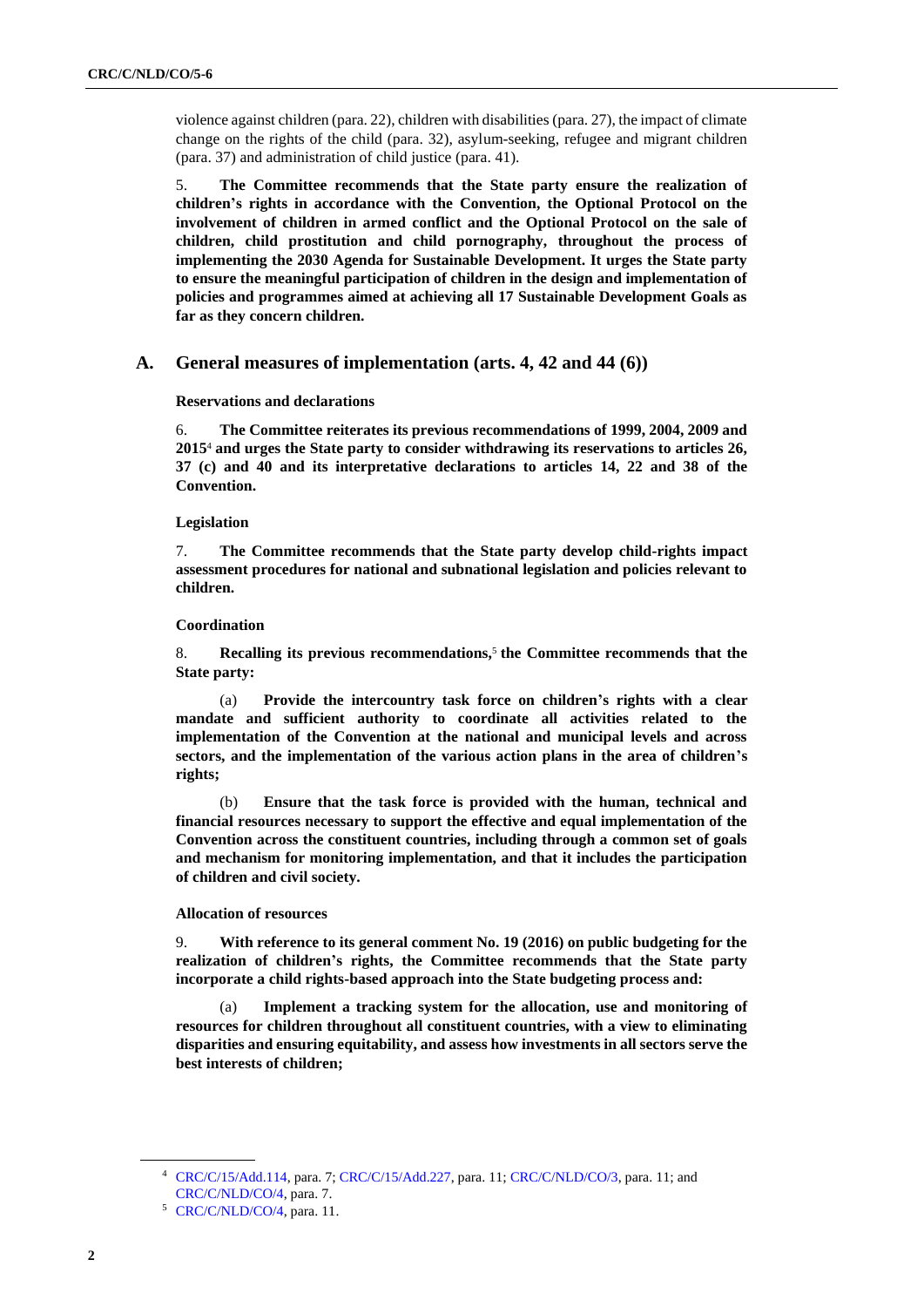(b) **Ensure transparent and participatory budgeting processes at central, regional and local levels in which civil society, the public and children can participate effectively;**

(c) **Conduct independent and participatory impact assessments of its tax and financial policies to ensure that they do not contribute to tax abuse by national companies operating outside the State party that leads to a negative impact on the availability of resources for the realization of children's rights in the countries in which the companies are operating.**

### **Data collection**

10. **The Committee notes the existence of the National Youth Monitor and the measures taken by Statistics Netherlands to improve its data-collection system, but is concerned at the lack of a comprehensive and disaggregated data-collection system that encompasses all areas of the Convention in all constituent countries. It recommends that the State party:**

(a) **Ensure that its data-collection system encompasses all areas of the Convention and covers both qualitative and quantitative indicators; that the data are disaggregated by age, sex, disability, geographical location, ethnic origin, nationality and socioeconomic background; and that data from all relevant entities and municipalities, irrespective of the different methodologies used, are collected and analysed;**

(b) **Improve the collection and analysis of data on discrimination against children, mental health, younger children, children in alternative care, child poverty, children in the justice system, children whose nationality is unknown, child labour, and violence against children, including sexual exploitation, abuse and trafficking;** 

(c) **Ensure that the data are shared among relevant ministries, professional groups and civil society, and used for the evaluation of policies and projects on children's rights, including youth care.**

### **Independent monitoring**

11. **While welcoming the ratification of the law establishing the children's ombudsman in Curaçao and the establishment of a national children's rights committee in Sint Maarten, the Committee recommends that the State party expeditiously establish an independent mechanism for monitoring and promoting children's rights in Aruba, and ensure that such mechanisms in all constituent countries are in full compliance with the principles relating to the status of national institutions for the promotion and protection of human rights (the Paris Principles) and can receive, investigate and competently address complaints by children in a child-friendly manner.**

#### **Dissemination, awareness-raising and training**

12**. The Committee is concerned about the low level of knowledge of the Convention among children and recommends that the State party:**

(a) **Promote the active involvement of children in public outreach activities and continue its awareness-raising regarding children's rights among the public, including by disseminating child-friendly pedagogical material in the different languages of the State party;**

(b) **Ensure systematic training on children's rights, the Convention, the Optional Protocol on the involvement of children in armed conflict and the Optional Protocol on the sale of children, child prostitution and child pornography for all professionals working for and with children.**

#### **Children's rights and the business sector**

13. **The Committee notes the introduction of legislation requiring businesses to apply due diligence, and the efforts to revise the national action plan on business and human**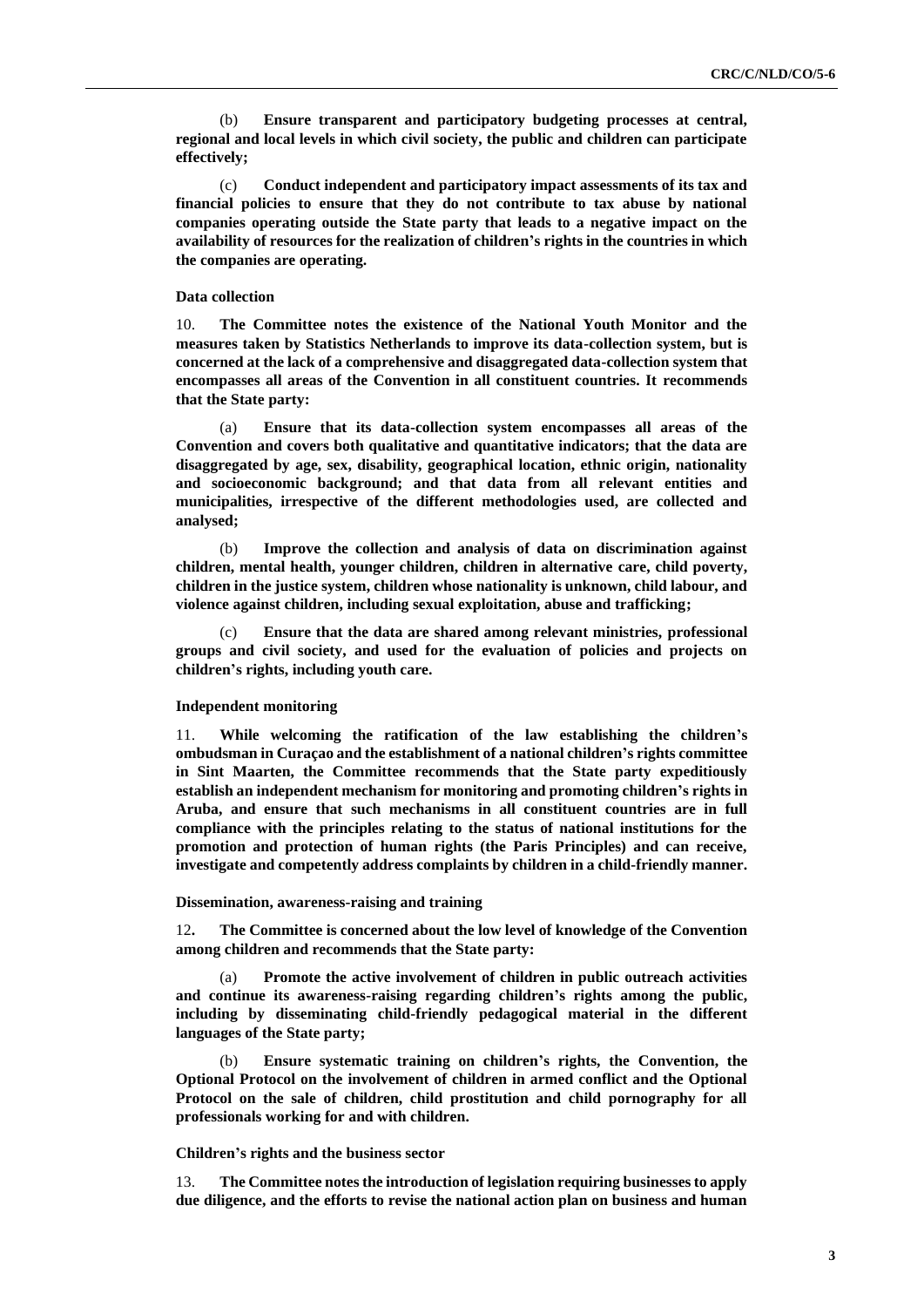**rights. However, it is concerned about reports of the negative impact of the business sector, including in oil extraction and soy production, on children's rights and the environment and the lack of legal accountability for businesses that have violated children's rights. Recalling its previous recommendations,** <sup>6</sup> **the Committee recommends that the State party:**

(a) **Continue to examine and adapt its legislative framework (civil, criminal and administrative) to ensure the legal accountability of business enterprises and their subsidiaries operating in or managed from the State party's territory, including companies that deal with the extraction of oil or trade in palm oil or soy, in relation to international and national human rights, labour, environmental and other standards;** 

(b) **Establish monitoring mechanisms for the investigation and redress of violations of children's rights, with a view to improving accountability and transparency;**

(c) **Strengthen its international cooperation against exploitation of children, through multilateral, regional and bilateral arrangements for its prevention and elimination.**

## **B. General principles (arts. 2–3, 6 and 12)**

#### **Non-discrimination**

14. The Committee welcomes the establishment of a National Coordinator against Discrimination and Racism and the measures taken to draft a national plan to combat all forms of discrimination, but remains concerned that not all municipalities have an antidiscrimination service in accordance with the Municipal Anti-Discrimination Services Act, and that regional disparities and de facto discrimination disproportionately affect children in disadvantaged situations, including in education, youth care and the justice system.

15. **Recalling target 10.3 of the Sustainable Development Goals, the Committee recommends that the State party:**

(a) **Eliminate disparities between constituent countries and all municipalities, including Bonaire, Saba and Sint Eustatius, regarding children's access to youth services, health services, education, social assistance, and support in response to child abuse and neglect;**

(b) **Ensure that all municipalities have a child-friendly anti-discrimination service where children can easily report cases of discrimination, and mechanisms to respond effectively and in a child-sensitive manner;**

(c) **Ensure the investigation of cases of discrimination against children, including through specialized units or investigators;**

Evaluate, with the participation of children and civil society actors, **existing measures aimed at combating discrimination against children in disadvantaged situations, to assess their impact and revise measures accordingly;**

(e) **Ensure that children with disabilities, asylum-seeking and migrant children and children without a regular residence status have access to inclusive and quality education, including early childhood education, without discrimination;**

(f) **Address the overrepresentation of migrant children in special schools and the justice system, including through mandatory training on non-discrimination for members of the judiciary, law enforcement officials and teachers;**

(g) **Develop policies and awareness-raising measures aimed at addressing the root causes of de facto discrimination, with a view to eliminating stereotyping of, and prejudice and discrimination against, inter alia, children belonging to ethnic and religious minority groups (including Muslims, Jews and children of African descent),** 

<sup>6</sup> Ibid., para. 23.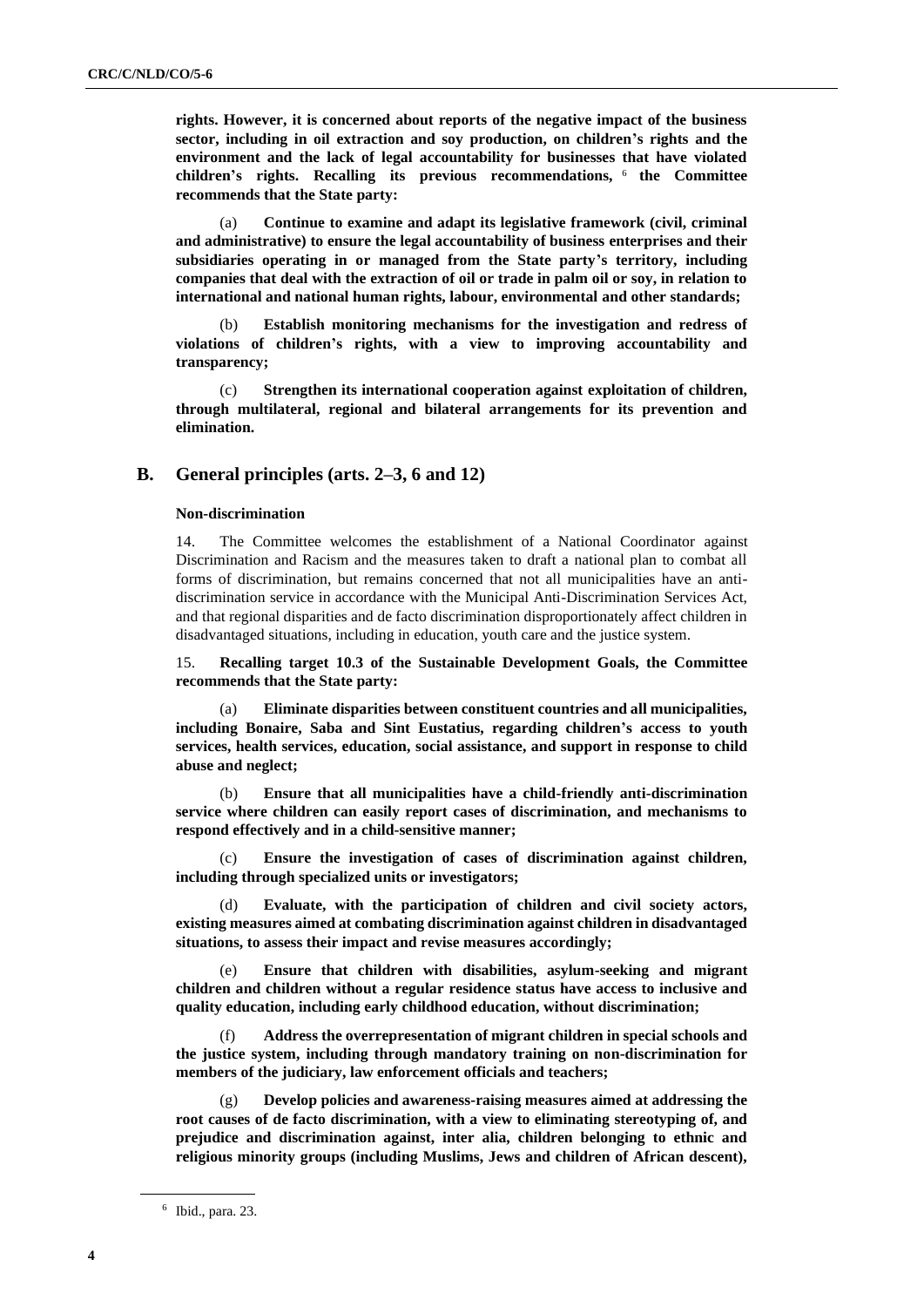**refugee, asylum-seeking, migrant and undocumented children, children with disabilities, lesbian, gay, bisexual, transgender and intersex children and children living in poverty.**

**Best interests of the child**

16. **The Committee recommends that the State party:**

(a) **Ensure that the principle of the best interests of the child is consistently applied in programmes and legislative, administrative and judicial proceedings, including in relation to youth support, placement in guardianship or foster families, parental custody, education, and migration and asylum procedures, in all constituent countries;**

(b) **Strengthen measures to provide guidance to all relevant persons in authority for determining the best interests of the child in every area and for giving those interests due weight as a primary consideration.**

### **Respect for the views of the child**

17. **The Committee welcomes the efforts to promote child participation in the development of programmes affecting children, including in poverty reduction, but regrets that the minimum age for children's involvement in many decision-making processes remains at 12 years of age. Recalling its previous recommendations,**<sup>7</sup> **the Committee recommends that the State party:**

(a) **Abolish any age limit for the right of children to express their views in all issues concerning them and ensure that all children, including those under 12 years of age, can express their opinion and be heard in all decisions affecting them, including in courts and civil proceedings;**

(b) **Continue to strengthen measures to promote the meaningful and empowered participation of all children, including children in disadvantaged situations, within the family, the community, schools and the realm of policymaking at the municipal and national levels, such as by developing toolkits for consulting children on national policy issues and ensuring that the outcomes of children's councils are systematically fed into public decision-making;**

(c) **Ensure that all relevant professionals, including teachers and youth care professionals, working with and for children, systematically receive appropriate training on the right of the child to be heard and have his or her opinion taken into account in accordance with the child's age and maturity.**

## **C. Civil rights and freedoms (arts. 7–8 and 13–17)**

**Birth registration and nationality**

18. **The Committee is concerned that conditions under which stateless children may apply for Dutch nationality under the current Nationality Act, which include a requirement of three years of legal residency, are very strict. Recalling its previous recommendations,**<sup>8</sup> **the Committee recommends that the State party:**

(a) **Ensure that all children born in Aruba and Curaçao, including those with an irregular residence status, have access to birth registration and/or identity cards, and strengthen legal pathways to acquire a nationality;** 

(b) **Guarantee all stateless children born or present within the territory of the State party the right to acquire nationality irrespective of residency status;**

(c) **Implement measures for ensuring that children with an "unknown" nationality, a status that leaves them unable to be registered as stateless and obtain** 

<sup>7</sup> Ibid., para. 31.

<sup>8</sup> Ibid., para. 33.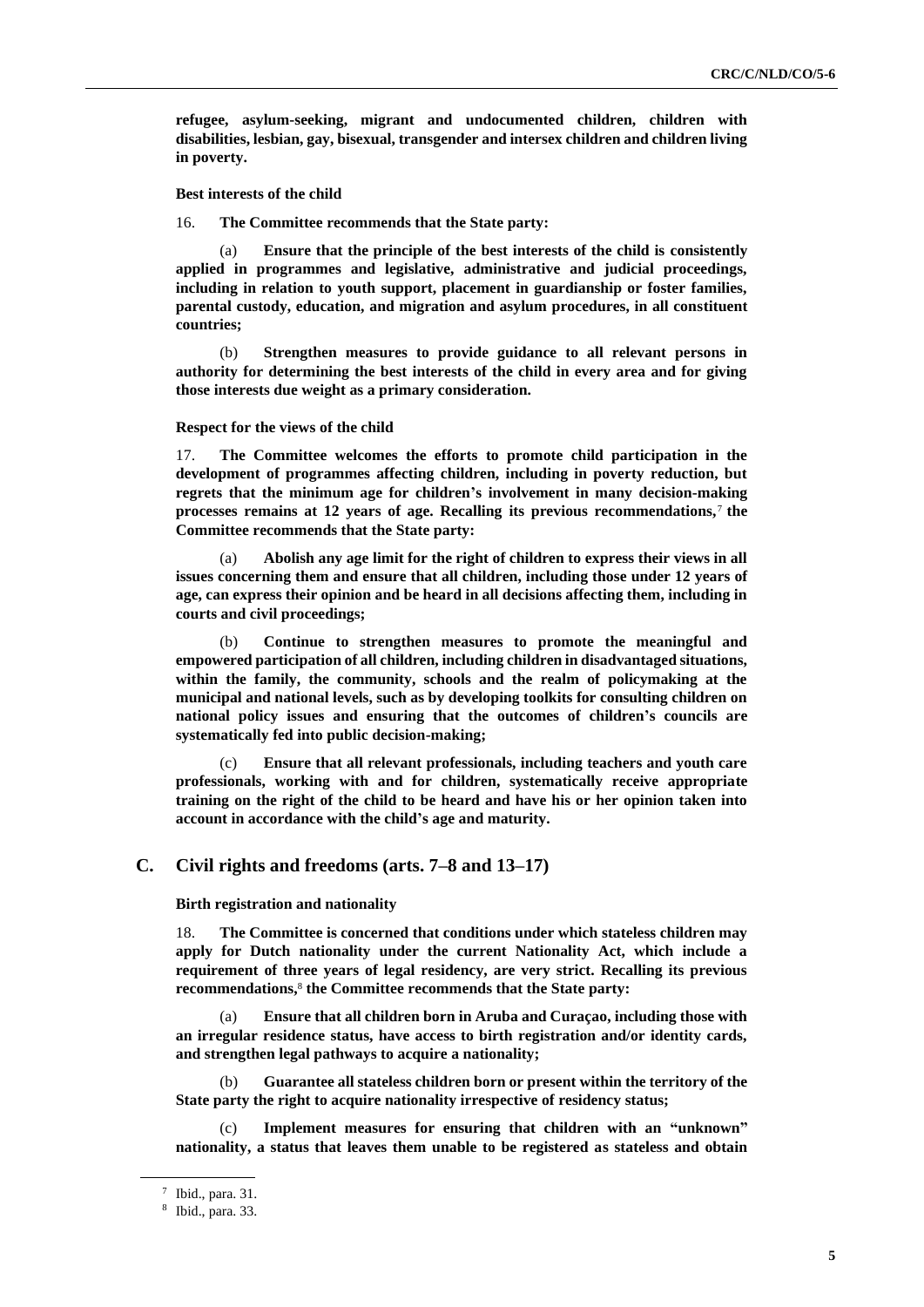**international protection, do not remain with such a status for a prolonged period of time;**

(d) **Ensure access to education, health services and social services for stateless children and children with an "unknown" nationality;**

(e) **Ensure that no child, including those between 16 and 17 years of age, is deprived of his or her nationality for actions that are considered to constitute a threat to national security, and also consider children's best interests when such withdrawals of nationality are imposed on parents.**

**Right to privacy and access to appropriate information**

19. **While welcoming the various efforts undertaken by the State party to protect the rights of children in the context of digital media, and with reference to its general comment No. 25 (2021) on children's rights in relation to the digital environment, the Committee recommends that the State party:**

(a) **Further develop regulations and safeguarding policies to protect the rights and safety of children in the digital environment;**

(b) **Ensure that laws on access to information and the digital environment respect children's right to privacy, protect children from harmful content and materials and online risks, and provide for effective mechanisms to prosecute perpetrators, including in the context of extraterritorial jurisdiction.**

### **Right to identity**

20. **The Committee notes that no newborns have been placed in "baby rooms" without information about their mother during the reporting period, and recommends that the State party continue to ensure that the right of children left at hospitals to know their origins is respected.**

## **D. Violence against children (arts. 19, 24 (3), 28 (2), 34, 37 (a) and 39)**

#### **Violence against children**

21. The Committee is concerned about the high prevalence of violence against children, including sexual exploitation and online violence, in the State party, and the lack of legislative measures to protect children from abuse, domestic violence and corporal punishment in Bonaire, Saba and Sint Eustatius.

22. **Taking note of targets 5.2, 16.1 and 16.2 of the Sustainable Development Goals, the Committee recommends that the State party:**

(a) **Ensure the effective investigation of and intervention in all cases of violence against children, including neglect and sexual abuse, in and outside the home, and in the digital environment, especially cases involving sexual exploitation, cyberaggression and grooming;**

(b) **Take legislative and administrative measures to set up a child protection infrastructure in Bonaire, Saba and Sint Eustatius;**

(c) **Ensure the availability of legal support and child-friendly and confidential complaint mechanisms in residential care, mental health institutions, foster care systems and child protection services, and ensure that cases are promptly addressed;**

(d) **Strengthen measures for ensuring that children who are victims or witnesses of violence have prompt access to child-friendly and multisectoral remedies and comprehensive support, including forensic interviews and psychological therapy, by ensuring that the multidisciplinary (MDA++) approach is child-centred through its methodology, with the aim of preventing the secondary victimization of those children;**

(e) **Strengthen efforts to train professionals concerned to identify and adequately respond to cases of violence and child abuse in accordance with the**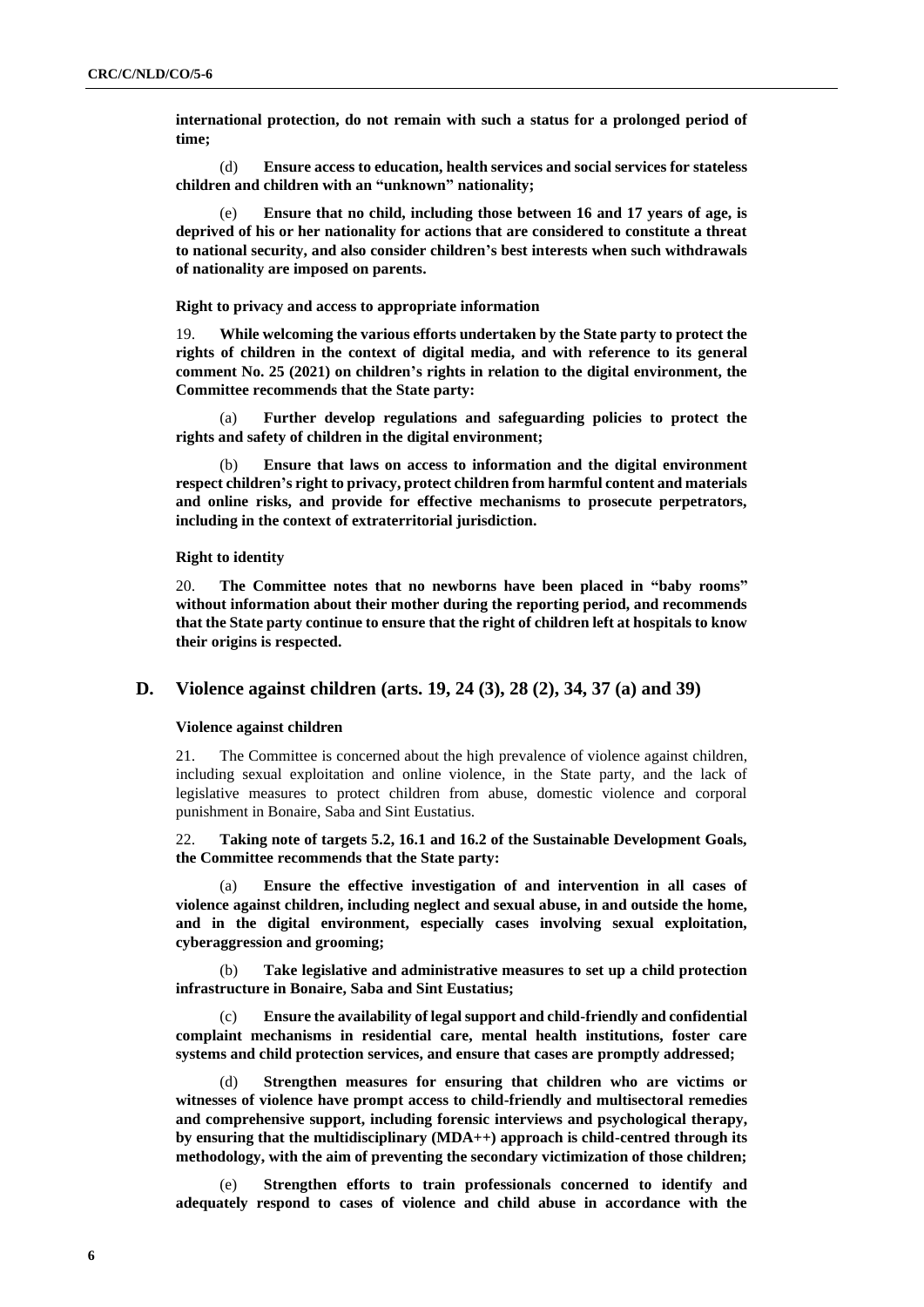**mandatory reporting code for domestic violence and child abuse and other relevant protocols, while simplifying such protocols to reduce the administrative burden on professionals;**

(f) **Develop initiatives aimed at protecting children with disabilities and transgender and gender-diverse children from all forms of violence, including physical and mental abuse, maltreatment and sexual exploitation;**

(g) **Ensure the explicit prohibition of corporal punishment by law in alternative care settings, day care and schools in Bonaire, Saba and Sint Eustatius, and strengthen awareness-raising campaigns aimed at promoting positive, non-violent and participatory forms of child-rearing and discipline and underscoring the adverse consequences of corporal punishment;**

(h) **Enhance access to treatment programmes for children with sexually inappropriate behaviour, including children who may have committed sexual offences, and ensure that such children receive appropriate therapeutic attention and benefit from child protection measures.**

### **Harmful practices**

23. **The Committee recommends that the State party:**

(a) **Prohibit the performance of unnecessary medical or surgical treatment on intersex children where those procedures may be safely deferred until children are able to provide their informed consent, and provide reparations for children who received unnecessary treatment;**

(b) **Provide adequate social, medical and psychological services, counselling and support to intersex children and their families;**

(c) **Prohibit the use of isolation and restraint as disciplinary measures in mental health institutions and alternative care settings.**

# **E. Family environment and alternative care (arts. 5, 9–11, 18 (1)–(2), 20– 21, 25 and 27 (4))**

**Family environment**

24. **Noting with deep concern the high number of children who were separated from their families due to economic reasons, including in the context of the childcare benefits affair, the Committee recommends that the State party:**

(a) **Prohibit the separation of children from their families and their placement in alternative care on the basis of only the economic situation of those families, including where parents are staying in homeless shelters, and ensure that children staying in such shelters receive comprehensive support;**

(b) **Consider abolishing the self-reliance criteria under the Social Support Act or develop a policy aimed at supporting families that are homeless for economic reasons;** 

(c) **Ensure that all children affected by the childcare benefits affair receive compensation and psychosocial support and that measures aimed at the rehabilitation of affected families take a child rights-based approach.**

### **Children deprived of a family environment**

25. **The Committee welcomes the State party's efforts to reduce the provision of youth care in closed institutions, to reduce involuntary out-of-home placements and to ensure that policies regarding breakdowns of foster care placement are informed through research, but is concerned about the large number of emergency out-of-home placements, and frequent transfers of children in residential youth care facilities. The Committee recommends that the State party:**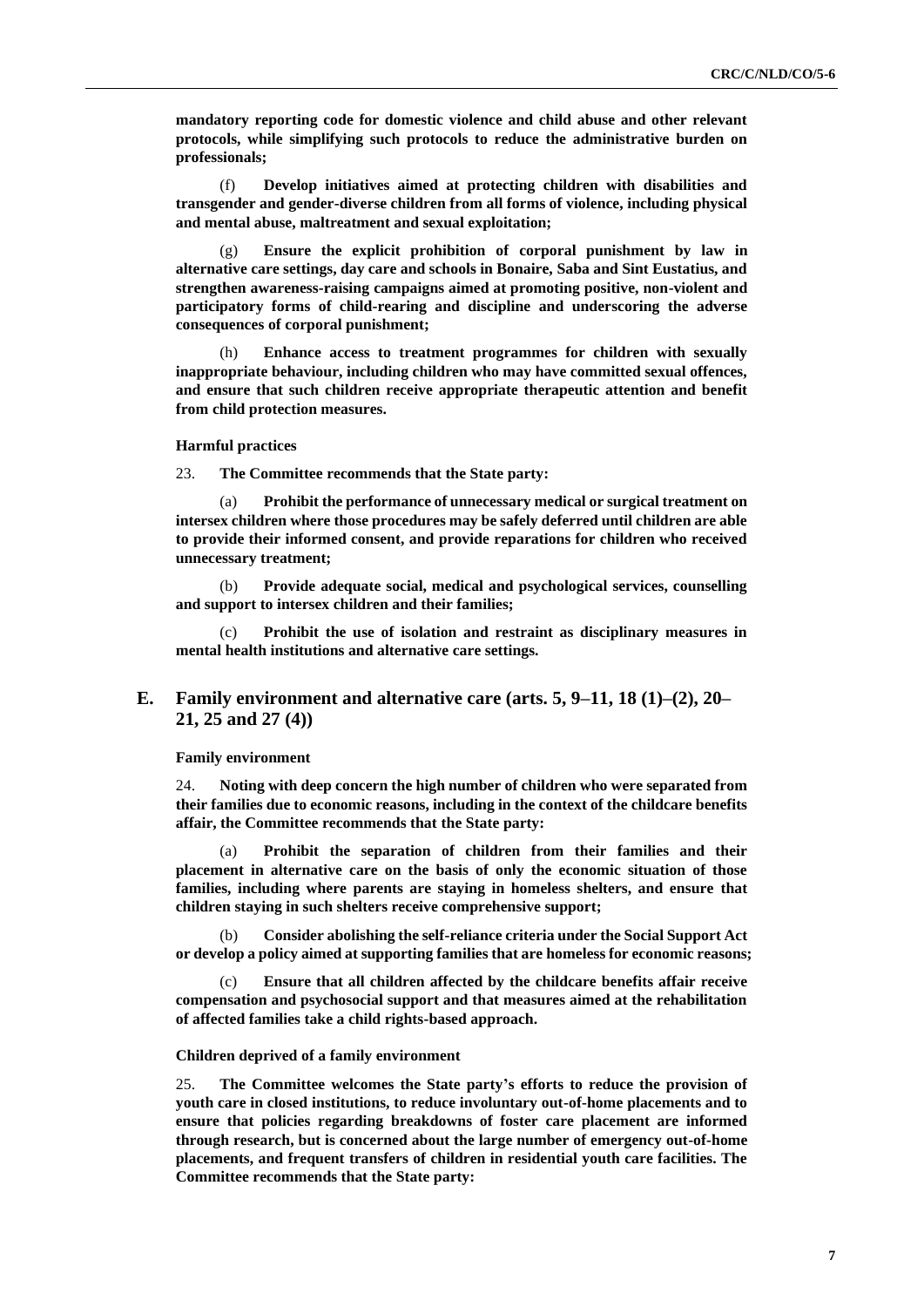(a) **Further strengthen its system of foster care and substitute family homes, with a view to phasing out the institutionalization of children, especially young children; and allocate adequate funds towards families to promote and support care in a family environment;** 

(b) **Provide temporary and safe care alternatives and establish a system of foster care in Aruba, Curaçao and Sint Maarten for children who cannot stay with their families;**

(c) **Undertake more focused efforts to reduce the number of emergency outof-home placements;**

(d) **Prevent frequent transfers of children in alternative care settings and monitor the quality of care therein, including by improving the availability of the national Health and Youth Care Inspectorate and confidants;**

Strengthen, including through increased funding, measures aimed at **providing education, skills and opportunities for independent living for children leaving alternative care;**

(f) **Ensure that children in youth care and mental health institutions have the right to appeal decisions made about them;**

(g) **Ensure the regular monitoring and evaluation of the quality of care in alternative care centres in Bonaire, Saba and Sint Eustatius;**

(h) **Further strengthen institutional measures in Aruba and Curaçao to prevent the need for alternative care and to improve the quality of alternative care, including by strengthening the roles of Family Supervision Agencies;**

Implement the recommendations stemming from the 2018 evaluation of **the Youth Act, including with regard to care for children in marginalized situations and the allocation of financial resources for children deprived of a family environment.**

# **F. Children with disabilities (art. 23)**

26. The Committee is concerned about the increase in the number of children with disabilities attending special schools, lack of access to early education and the number of exemptions granted to children with disabilities under the Compulsory Education Act.

# 27. **The Committee recommends that the State party:**

(a) **Ensure that all children with disabilities, including those with intellectual and psychosocial disabilities, have access to and benefit from inclusive education at all levels, including in Bonaire, Saba and Sint Eustatius;** 

(b) **Strengthen measures for ensuring inclusive education, including by adapting curricula and training and assigning specialized teachers and professionals in integrated classes so that children with learning difficulties receive individual support and due attention;**

**Expeditiously amend the Compulsory Education Act to limit the grounds for exemption of children with disabilities from compulsory education on physical or psychological grounds, and allocate sufficient human, technical and financial resources for the implementation of the Act, with a view to ensuring that exemptions are not used disproportionately to deny a child's right to education;**

(d) **Strengthen support provided to children with disabilities for their social integration and individual development and ensure that families of such children know how to seek the necessary support, including by ensuring that personal health budgets are sufficient to cover the costs of quality care and that all municipalities implement the comprehensive assessment framework aimed at ensuring that children with disabilities receive prompt and early support.**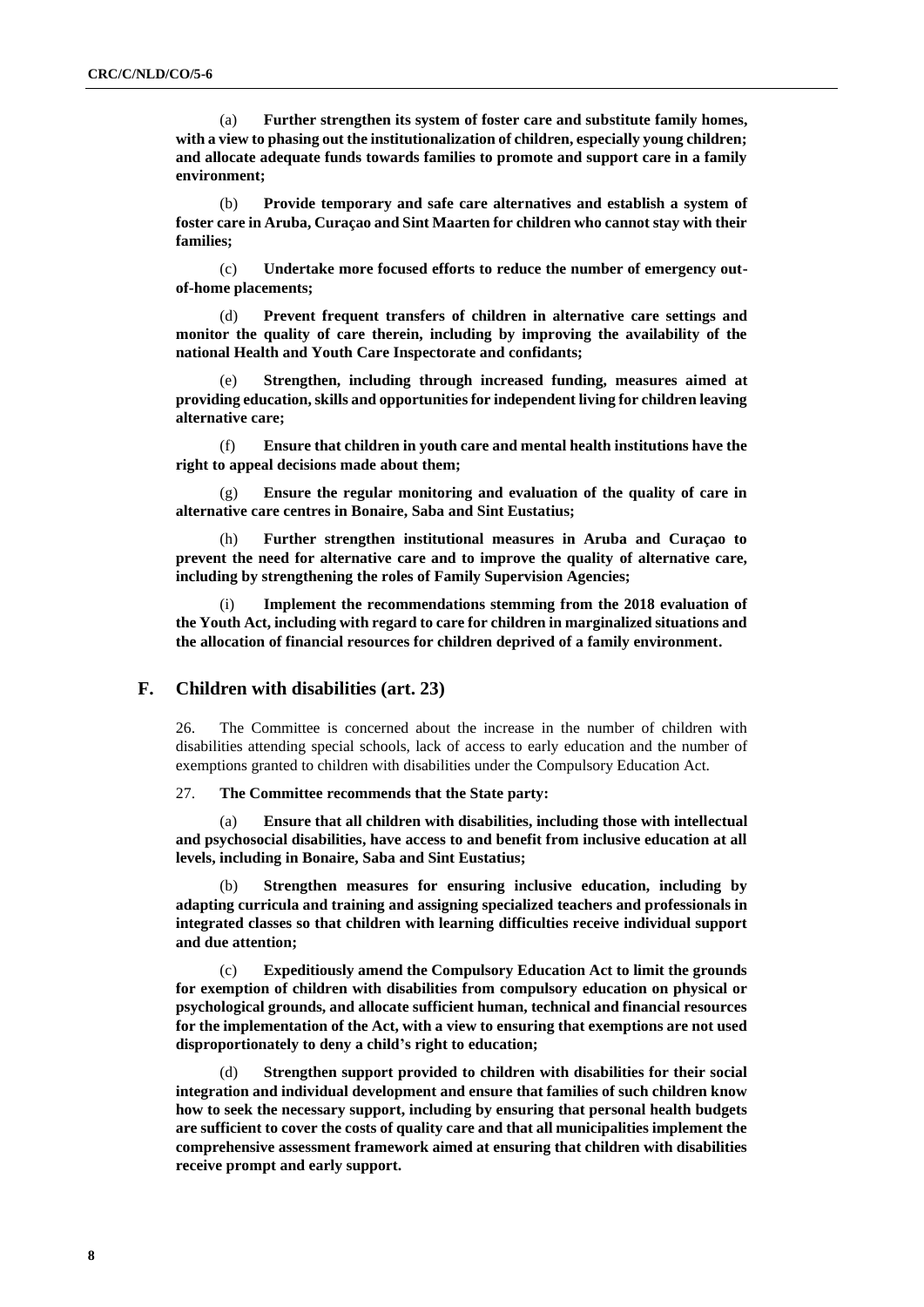# **G. Basic health and welfare (arts. 6, 18 (3), 24, 26, 27 (1)–(3) and 33)**

**Health and health services**

28. **The Committee recommends that the State party:** 

(a) **Ensure that measures aimed at preventing and reducing infant mortality include the provision of quality prenatal and postnatal care for pregnant women in vulnerable situations, including in asylum centres, and establish a national mechanism for early identification of at-risk groups of pregnant women;**

(b) **Continue efforts to address overweight and obesity in children and actions to promote a healthy lifestyle, including by regulating the marketing of unhealthy foods to children, raising public awareness of nutrition issues and ensuring that overweight and obese children receive the necessary support under the Young People at a Healthy Weight programme;**

(c) **Promote breastfeeding and monitor the implementation of the International Code of Marketing of Breast-milk Substitutes and the baby-friendly hospital initiative.** 

### **Mental health**

29. **The Committee commends the State party for its efforts to promote awareness of mental health issues and combat related stigma, but is concerned about high rates of depression and self-harm, including attempted and realized suicides, and long waiting lists for children seeking mental health services. Taking note of target 3.4 of the Sustainable Development Goals, the Committee recommends that the State party:**

(a) **Strengthen mental health services and programmes for children, including by allocating sufficient financial, technical and human resources for preventive measures under the youth care programme, developing therapeutic community-based mental health services, and ensuring that the number of qualified medical professionals, including child psychologists and psychiatrists, is sufficient to meet children's mental health needs in a timely manner;** 

Invest in addressing the underlying causes of suicide and poor mental **health among children and ensure that children's perspectives are included in the development of response services available for children.**

#### **Adolescent health**

30. **Recalling its general comment No. 20 (2016) on the implementation of the rights of the child during adolescence and its previous recommendations,** <sup>9</sup> **the Committee recommends that the State party:**

(a) **Adopt a comprehensive and effective gender-sensitive sexual and reproductive health policy for adolescents;** 

(b) **Integrate sexual and reproductive health education into all levels of education, and ensure that it includes age-appropriate education on gender equality, sexual diversity, sexual and reproductive health rights, responsible parenthood and sexual behaviour and violence prevention;**

(c) **Strengthen efforts to prevent and address the incidence of drug, alcohol and tobacco use by adolescents, and ensure the early identification and adequate referral of adolescents requiring treatment;**

(d) **Develop a national strategy for preventing and addressing gaming disorders, and ensure that adolescents with gaming disorders or other forms of online addiction receive the necessary help and support.**

<sup>9</sup> [CRC/C/NLD/CO/4,](http://undocs.org/en/CRC/C/NLD/CO/4) para. 47.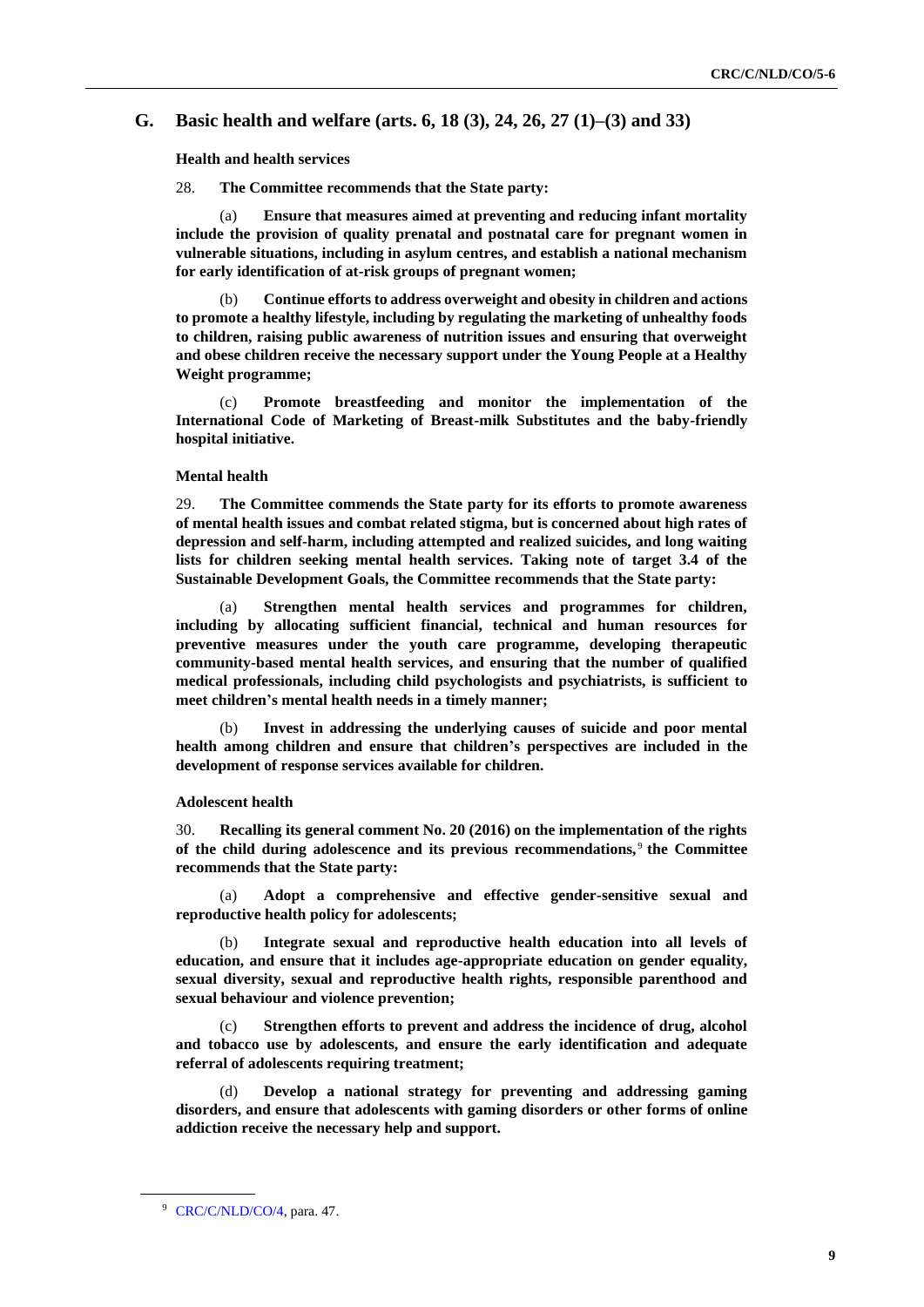### **Impact of climate change on the rights of the child**

31. The Committee welcomes the national Clean Air Agreement, signed in 2020, but is nonetheless concerned about the negative impact of climate change on the rights of the child and the high prevalence of pollution-induced asthma.

32. **Drawing attention to targets 13.2 and 13.3 of the Sustainable Development Goals, the Committee recommends that the State party:**

(a) **Reduce greenhouse gas emissions in line with the State party's international commitments, and ensure that national policies and programmes on environmental protection and climate change are implemented in accordance with the principles of the Convention and taking into account children's needs and views;**

Take effective measures for the mitigation of and adaptation to the **harmful effects of climate change, including the heightened risks of the rise in sea levels and stronger hurricanes to the islands in the Caribbean;**

Conduct an assessment of policies and practices related to the aviation, **transport and other relevant sectors and the impacts of the resulting atmosphere pollution and greenhouse gas emissions on children's rights as a basis for designing a well-resourced strategy to remedy the situation;** 

(d) **Promote, with the active participation of schools, children's awareness of climate change and environmental health, including with regard to relevant air quality and climate legislation and their right to the enjoyment of the highest attainable standard of health.**

## **Standard of living**

33**. The Committee welcomes the measures taken to combat child poverty but is concerned that the overall number of children living in poverty remains high. Recalling target 1.2 of the Sustainable Development Goals, the Committee recommends that the State party:**

(a) **Further strengthen its policies to ensure that all children in all constituent countries have an adequate standard of living, including by increasing social benefits for low-income families with children, simplifying application procedures for financial support, strengthening the system of family benefits across all departments, developing measures to prevent homelessness and increasing budget allocations for the benefits system in Aruba, Curaçao and Sint Maarten;**

(b) **Strengthen measures to provide families in need with adequate and longterm social housing and other support measures, with a view to reducing homelessness and guaranteeing children's access to adequate housing;**

(c) **Ensure an integrated and development-oriented approach to child poverty with a particular focus on children from disadvantaged families, including children in single-parent households, children in welfare-dependent families, migrant children, children without a regular residence status and children living in shelters;**

(d) **Assess the impact of measures to combat poverty, including any negative effects on the enjoyment of other rights, with a view to ensuring that such measures are comprehensive and follow a child rights-based approach.**

# **H. Education, leisure and cultural activities (arts. 28–31)**

**Education, including vocational training and guidance**

34. **Recalling its previous recommendations,** <sup>10</sup> **the Committee draws attention to targets 4.2, 4.5 and 4.a of the Sustainable Development Goals and recommends that the State party:**

<sup>10</sup> Ibid., para. 51.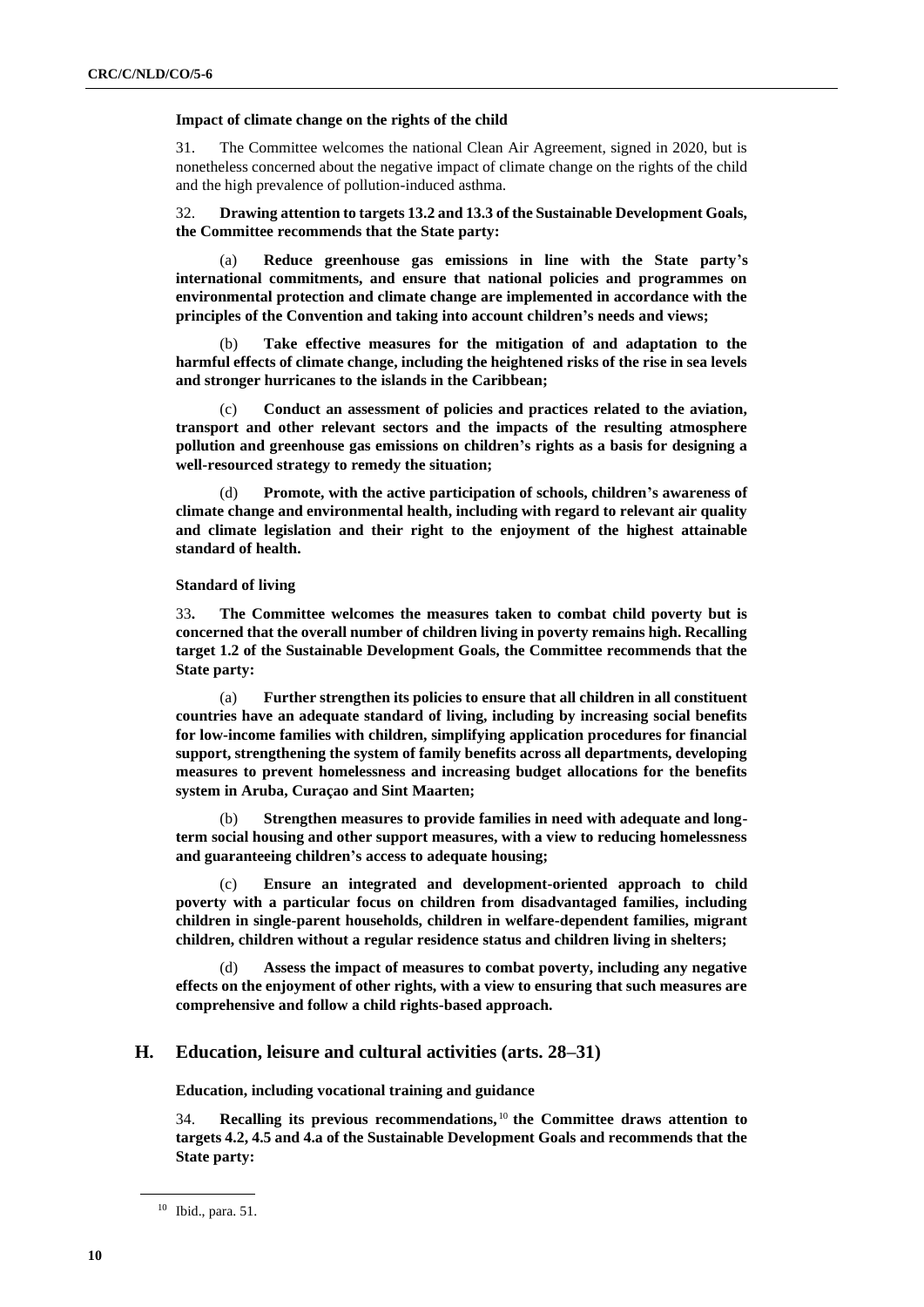(a) **Continue its efforts to reduce and prevent school dropout and exclusions from school, based on an analysis of the root causes;**

(b) **Finalize and adopt the draft bill on homeschooling and establish a monitoring mechanism aimed at ensuring minimum quality standards for homeschooling;**

(c) **Allocate sufficient human, technical and financial resources for the implementation of the Safety at School Act and ensure that measures aimed at combating bullying in schools, including online bullying, encompass prevention, early detection mechanisms, the empowerment of children and professionals, intervention protocols, awareness-raising on its harmful effects, and harmonized guidelines for the collection of case-related data.**

#### **Human rights education**

35. **The Committee regrets the omission of an explicit reference to children's rights in the legislation on citizenship education in primary and secondary education curricula. Drawing attention to target 4.7 of the Sustainable Development Goals, the Committee recommends that the State party strengthen efforts to promote the development of a culture of human rights in the education system and:**

(a) **Strengthen the teaching of children's rights and the Convention within the mandatory school curricula in all educational settings, including in residential institutions, and in the training of teachers and education professionals, taking into account the framework of the World Programme for Human Rights Education;**

(b) **Develop human rights education materials that foster respect for and appreciation of diversity, and ensure that teachers receive the necessary support to teach children's rights in schools.**

# **I. Special protection measures (arts. 22, 30, 32–33, 35–36, 37 (b)–(d) and 38–40)**

## **Asylum-seeking, refugee and migrant children**

36. The Committee is concerned about:

(a) The impact of recent amendments to the Aliens Decree on asylum-seeking and refugee children, including the merger of the registration interview and the first interview;

(b) Reports that cases of asylum-seeking children over 15 years of age are sometimes assessed by employing the same criteria used for adults;

The lack of legislation protecting the rights of asylum-seeking children, the lack of publicly available information on asylum-seeking procedures and the barriers faced by such children in accessing identification papers and essential services, including education, in Aruba, Curaçao and Sint Maarten;

Reports of the deportation of asylum-seeking children without review of their cases and the detention of such children or the separation of children from parents who are detained for immigration-related purposes in Aruba and Curaçao.

37. **With reference to joint general comments No. 3 and No. 4 of the Committee on the Protection of the Rights of All Migrant Workers and Members of Their Families/No. 22 and No. 23 of the Committee on the Rights of the Child (2017) on the human rights of children in the context of international migration, the Committee recommends that the State party:**

(a) **Ensure child-friendly asylum procedures for all children under the age of 18 years, including by: (i) ensuring the early identification of their vulnerabilities and child-specific forms of persecution and that they are interviewed in a child-friendly manner; (ii) ensuring that all asylum claims, including those submitted by children over 15 years of age, are reviewed in a child-sensitive manner and with due consideration for**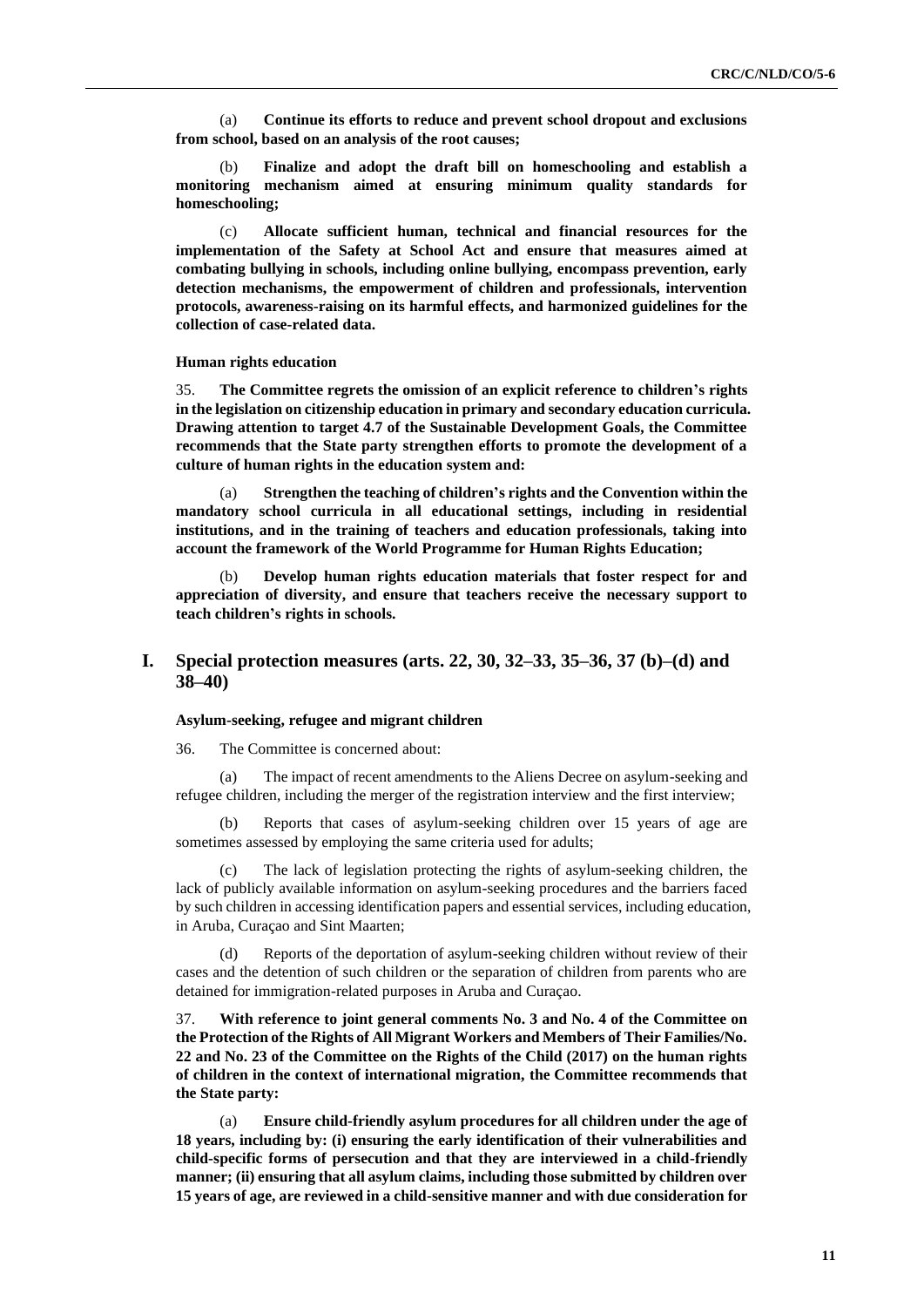**the age at which they fled their country of origin; and (iii) providing them with ageappropriate information and legal advice about their rights, asylum procedures, available services and requirements for documentation, particularly in view of recent amendments to the Aliens Decree;** 

Ensure that the best interests of asylum-seeking children are given **primary consideration in all asylum processes and that their views are heard, taken into account and given due weight;**

(c) **Ensure that the rights of asylum-seeking and refugee children in all constituent countries are guaranteed under legislation, including by: (i) ensuring that such children are registered and issued with legal identification documents; (ii) adopting legislation governing asylum procedures and preventing the refoulement of such children; (iii) ensuring that such children have access to justice mechanisms and remedies; and (iv) extending territorial application of the Convention relating to the Status of Refugees and its 1967 Protocol to Curaçao and Sint Maarten;** 

Prohibit and prevent the separation of asylum-seeking and migrant **children from their parents and the detention and/or deportation of children across all constituent countries, including Aruba and Curaçao, on the basis of their or their parents' migration status;**

(e) **Remove the barriers faced by asylum-seeking and refugee children in Aruba and Curaçao in accessing education, health, housing and other essential services, with a view to ensuring that all such children have access to all basic services without discrimination;**

(f) **Prioritize the immediate transfer of asylum-seeking children and their families from emergency reception facilities and invest the resources necessary to improve and expand reception facilities that are child-friendly, with a view to preventing overcrowding and frequent transfers of children between different facilities;**

Adopt permanent and sustainable resettlement options for asylum**seeking children and their families in Aruba, Curaçao and Sint Maarten to ensure that they are given proper legal status and access to employment and other opportunities.**

#### **Unaccompanied children**

38. **The Committee welcomes the measures taken to facilitate family reunification for unaccompanied and separated children and to provide them with support in smallscale reception facilities or family-based care, but is concerned about the strict criteria for approving family reunification of children whose parents cannot be traced. The Committee is further concerned about children who disappear from such facilities. The Committee recommends that the State party:**

Review its system of family reunification involving unaccompanied **children, particularly for those living independently and those who do not have parents or whose parents cannot be traced, with a view to broadening the criteria for emotional ties with other family members or legal guardians;** 

(b) **Strengthen measures aimed at ensuring that decisions on applications for family reunification are taken promptly and within the maximum time permitted under legislation, including by allocating sufficient financial, human and technical resources for the asylum system;**

(c) **Appoint a guardian or adviser for unaccompanied children in all constituent countries;**

(d) **Provide unaccompanied children with durable solutions, including residence status, foster care and support for their social integration;**

Continue to investigate reports of disappearances of children from **reception facilities and take measures to prevent such disappearances.**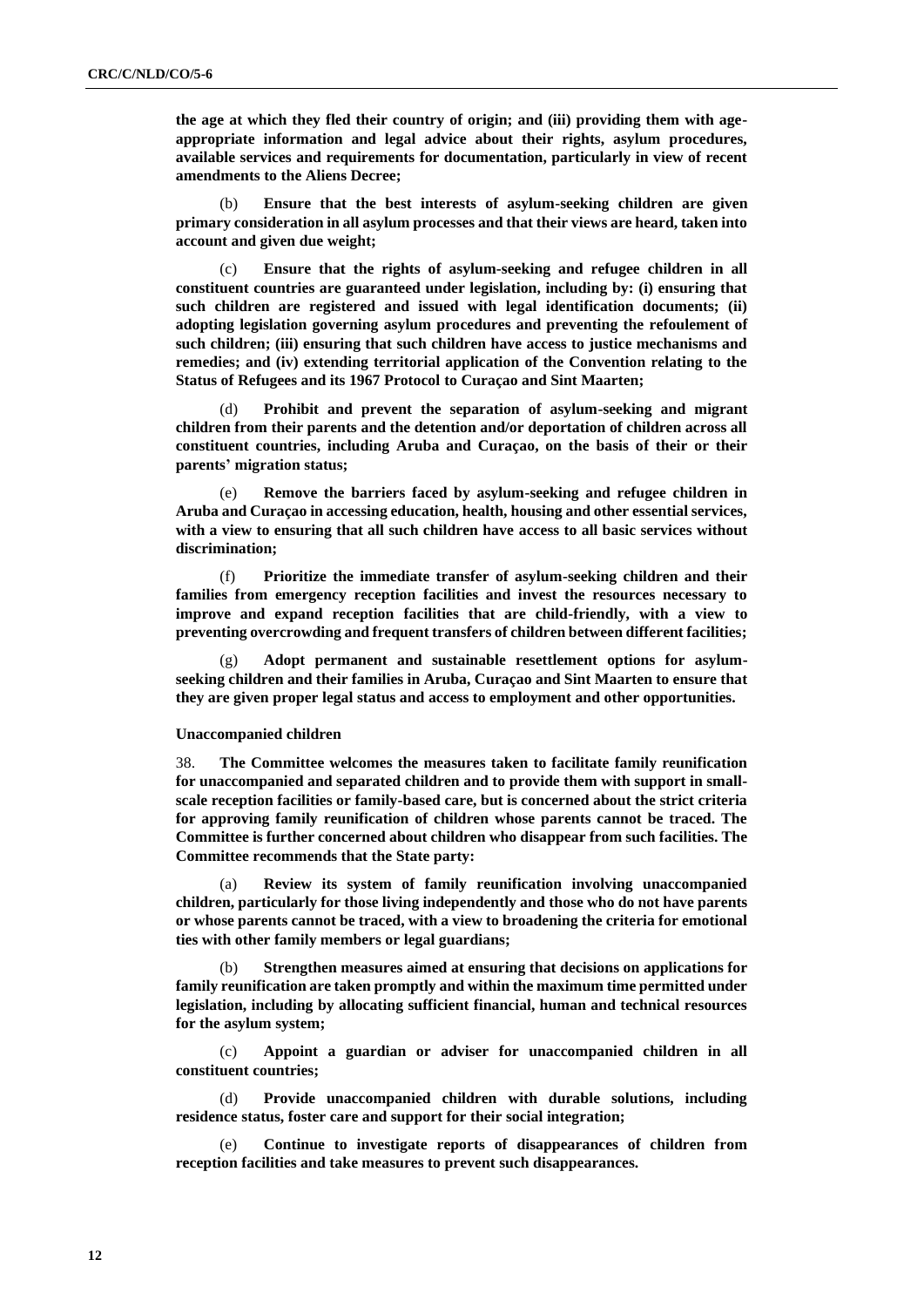### **Trafficking**

39. **The Committee welcomes the measures taken to address trafficking in children but remains concerned that residence permits are rarely issued to child victims of trafficking who do not cooperate in a criminal investigation, despite their eligibility under recent policy changes, because there is a lack of related criminal investigations. The Committee recommends that the State party:**

(a) **Issue special residency permits for all alleged child victims of trafficking, irrespective of related criminal investigations, and ensure sufficient human, technical and financial resources for and coordination among authorities working on the protection of child victims of trafficking at all levels;**

(b) **Develop a mechanism for monitoring and evaluating the implementation of the "Together against human trafficking" programme, based on a clear set of measurable outcomes and indicators;**

(c) **Ensure that all municipalities have developed strategies or action plans for preventing and combating trafficking in children, including for online sexual exploitation and their criminal exploitation by "lover boys".**

#### **Administration of child justice**

40. The Committee welcomes the measures taken to ensure the applicability of the child justice system in all constituent countries and to promote alternative measures to detention, including through small-scale facilities that allow children to stay close to home. However, it is concerned that:

(a) The age of criminal responsibility is 12 years;

(b) The juvenile courts can, in specific situations, impose sanctions for adults on children who had reached the age of 16 at the time the offence was committed;

(c) Children are not routinely provided with legal representation for certain "nonserious offences";

(d) A significant proportion of children in justice institutions are in pretrial detention, including in police cells, and that children in Curaçao are sometimes detained with adults;

(e) Children in youth care facilities, including residential youth care and mental health care institutions, are sometimes separated from other children without proper records being kept;

(f) There is limited information on prevention measures aimed at addressing the root causes of children's involvement in the child justice system, particularly in Curaçao;

(g) The law still permits DNA samples to be taken from children who have been sentenced to prison, detention in a youth custody centre or community service of 40 hours or more, and the storage of the DNA profiles in a database;

(h) Some children with specified offences, including those who were convicted for a sexual crime, will not be able to obtain a certificate of conduct.

41. **With reference to its general comment No. 24 (2019) on children's rights in the child justice system, the Committee recommends that the State party:**

(a) **Consider raising the age of criminal responsibility to at least 14 years;**

(b) **Consider a review of legislation to ensure the application of its child justice system to all children below the age of 18 years;**

(c) **Prevent and limit the use of pretrial detention by ensuring that children who are arrested and deprived of their liberty are promptly brought before a competent authority to examine the legality of the deprivation of liberty or its continuation;**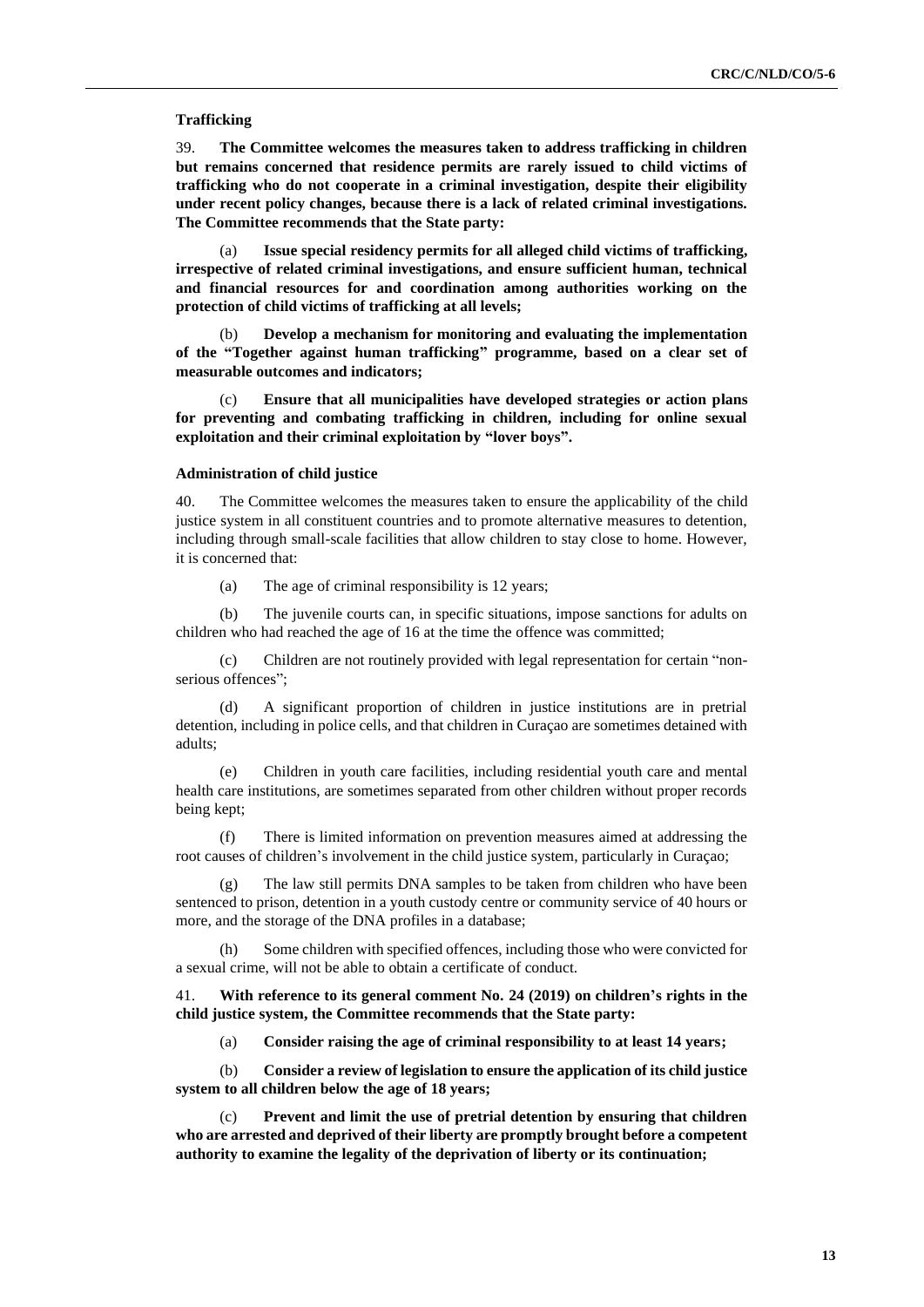(d) **Monitor the application of deprivation of liberty to ensure that it is used only as a measure of last resort and for the shortest possible period of time, and that it is regularly reviewed with a view to its withdrawal;**

(e) **Ensure that any separation of a child from other children is for the shortest possible time and is imposed only for the protection of the child or others, in the presence of, or under the close supervision of, a suitably trained staff member, and that the reasons and duration are recorded;**

Ensure that in all parts of the Kingdom, in cases where detention is **unavoidable, children are not detained together with adults and that detention conditions comply with international standards;**

Develop a strategy for the prevention of child offending in all parts of the **Kingdom, including early intervention directed at children below the minimum age of criminal responsibility;**

(h) **Reconsider the routine practice of the testing and storage of DNA in respect of children convicted of certain specified offences;**

Review aspects of its criminal record system that prevent children **charged with certain offences from obtaining a certificate of conduct, including with respect to erasing the criminal records of children who are acquitted or have completed their sentence, including for sexual offences.**

# **J. Follow-up to the Committee's previous concluding observations and recommendations concerning the implementation of the Optional Protocols to the Convention**

**Optional Protocol on the sale of children, child prostitution and child pornography**

42. **The Committee is concerned about the large quantity of online sexual abuse material hosted on servers in the State party. With reference to its 2019 guidelines regarding the implementation of the Optional Protocol to the Convention on the Rights of the Child on the sale of children, child prostitution and child pornography,**<sup>11</sup> **and recalling its previous recommendations,**<sup>12</sup> **the Committee recommends that the State party:**

(a) **Ensure that all forms of the sale of children are criminalized, in line with articles 2 and 3 of the Optional Protocol, particularly with regard to the sale of children under surrogacy arrangements and improperly inducing consent for adoption;**

(b) **Prevent and address the online sale of children for the purpose of sexual exploitation and abuse, including by: (i) ensuring that national legal and policy frameworks adequately cover all manifestations of the sale and sexual exploitation of children committed or facilitated through information and communications technologies; (ii) conducting online-specific analyses, research and monitoring to better understand online offences and develop appropriate responses; (iii) ensuring that Internet service providers control, block and promptly remove online sexual abuse material; and (iv) integrating specific components on online offences, as well as online tools to facilitate victim identification techniques and rescue operations, into the mandatory training of law enforcement officials, lawyers, the judiciary and other relevant professionals.**

**Optional Protocol on the involvement of children in armed conflict**

43. **Recalling its previous recommendations,**<sup>13</sup> **the Committee recommends that the State party:**

<sup>&</sup>lt;sup>11</sup> [CRC/C/156.](http://undocs.org/en/CRC/C/156)

<sup>&</sup>lt;sup>12</sup> [CRC/C/NLD/CO/4,](http://undocs.org/en/CRC/C/NLD/CO/4) para. 62. See also [CRC/C/OPSC/NLD/CO/1.](https://undocs.org/en/CRC/C/OPSC/NLD/CO/1)

<sup>13</sup> [CRC/C/OPAC/NLD/CO/1.](https://undocs.org/en/CRC/C/OPAC/NLD/CO/1)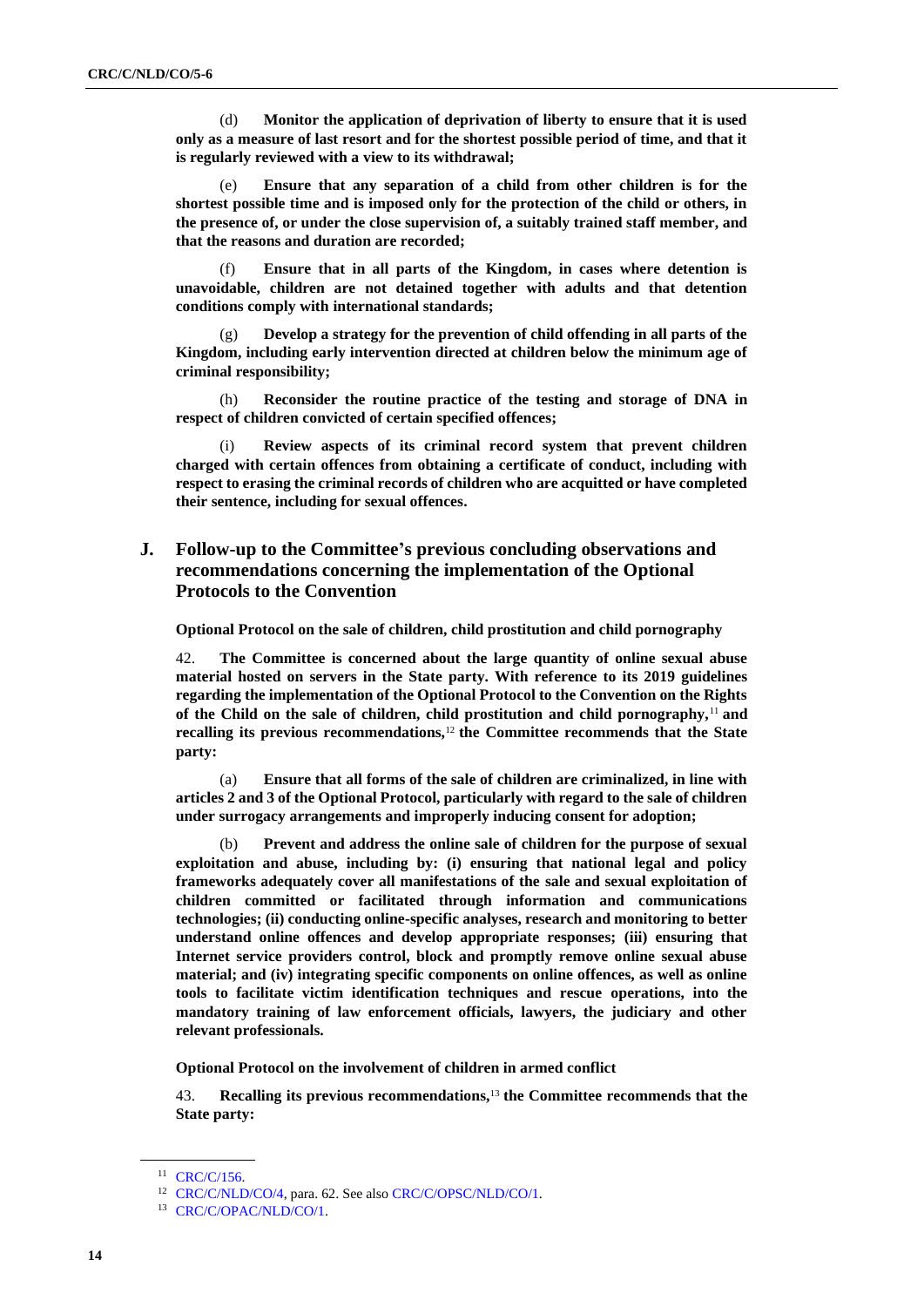(a) **Raise the minimum age of voluntary recruitment into the armed forces to 18 years, and explicitly criminalize the recruitment or use of children under the age of 18 years in hostilities by non-State armed groups;**

(b) **Establish in law extraterritorial jurisdiction over crimes under the Optional Protocol without the criterion of double criminality;**

Extend the protection provided under the Convention relating to the **Status of Refugees to all children who are 15 to 17 years of age, irrespective of the crime committed;**

(d) **Establish a mechanism for the early identification of children who may have been involved in armed conflicts abroad upon entering the State party and provide them with support for their social and psychological recovery and their reintegration into society.**

# **K. Ratification of the Optional Protocol on a communications procedure**

44. **The Committee recommends that the State party, in order to further strengthen the fulfilment of children's rights, ratify the Optional Protocol to the Convention on a communications procedure.**

# **L. Ratification of international human rights instruments**

45. **The Committee recommends that the State party, in order to further strengthen the fulfilment of children's rights, consider ratifying the International Convention on the Protection of the Rights of All Migrant Workers and Members of Their Families.** 

# **M. Cooperation with regional bodies**

46. **The Committee recommends that the State party continue to cooperate with the Council of Europe on the implementation of the Convention and other human rights instruments, both in the State party and in other Council of Europe member States.**

# **IV. Implementation and reporting**

### **A. Follow-up and dissemination**

47. **The Committee recommends that the State party take all appropriate measures to ensure that the recommendations contained in the present concluding observations are fully implemented and that a child-friendly version is disseminated to, and made widely accessible for, children, including those in the most disadvantaged situations. The Committee also recommends that the combined fifth and sixth periodic reports and the present concluding observations be made widely available in the languages of the country.** 

### **B. National mechanism for reporting and follow-up**

48. **The Committee recommends that the State party establish a standing government structure to coordinate and prepare reports to and engage with international and regional human rights mechanisms, and to coordinate and track national follow-up to, and implementation of, treaty obligations and the recommendations and decisions emanating from such mechanisms. The Committee emphasizes that such a structure should be adequately and continuously supported by dedicated staff and should have the capacity to consult systematically with the national human rights institutions and civil society.**